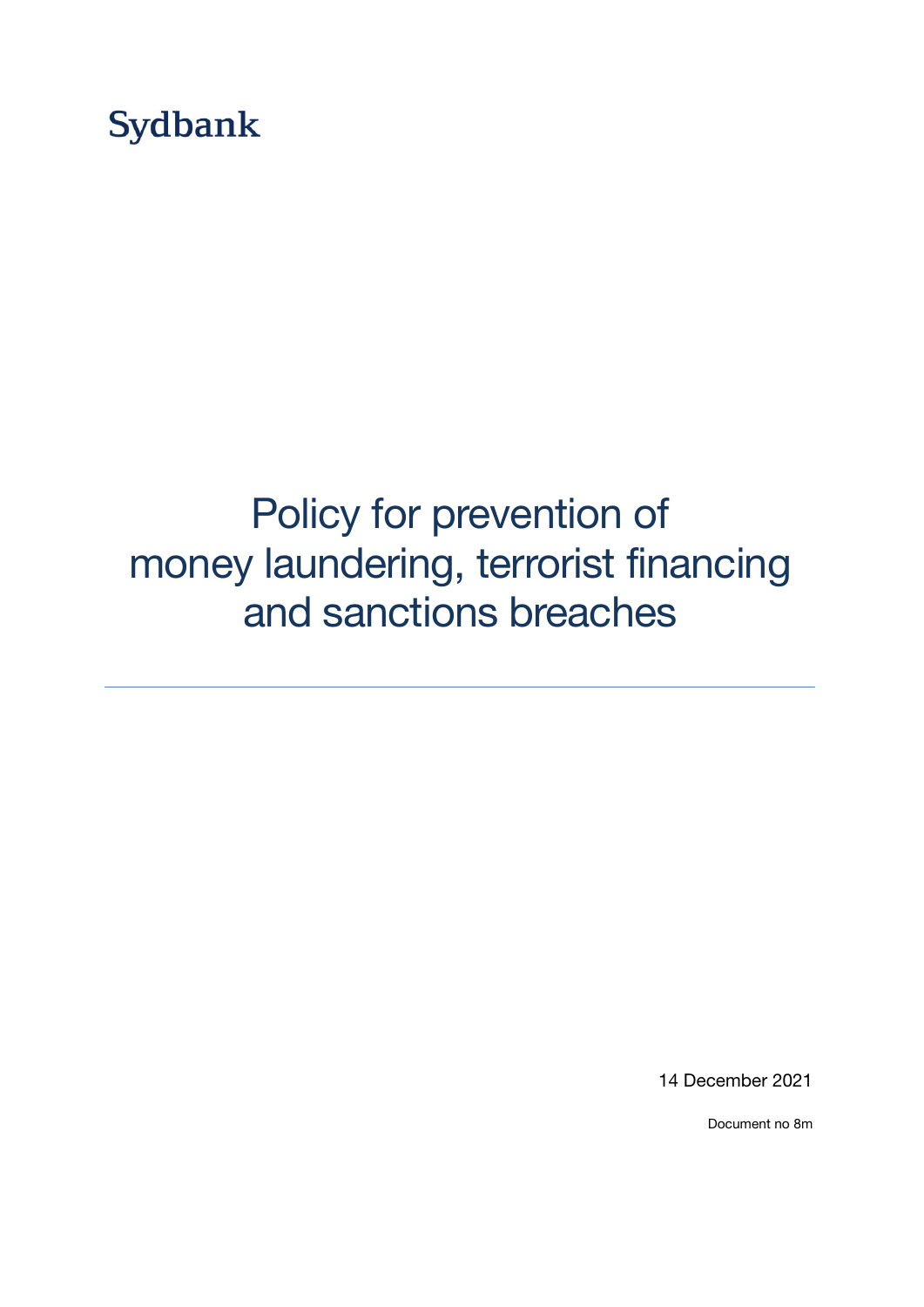Policy for prevention of money laundering, terrorist financing and sanctions breaches

## Contents

| 4. |     |  |  |
|----|-----|--|--|
|    | 4.1 |  |  |
|    | 4.2 |  |  |
|    | 4.3 |  |  |
|    | 4.4 |  |  |
|    | 4.5 |  |  |
|    |     |  |  |
| 6. |     |  |  |
|    |     |  |  |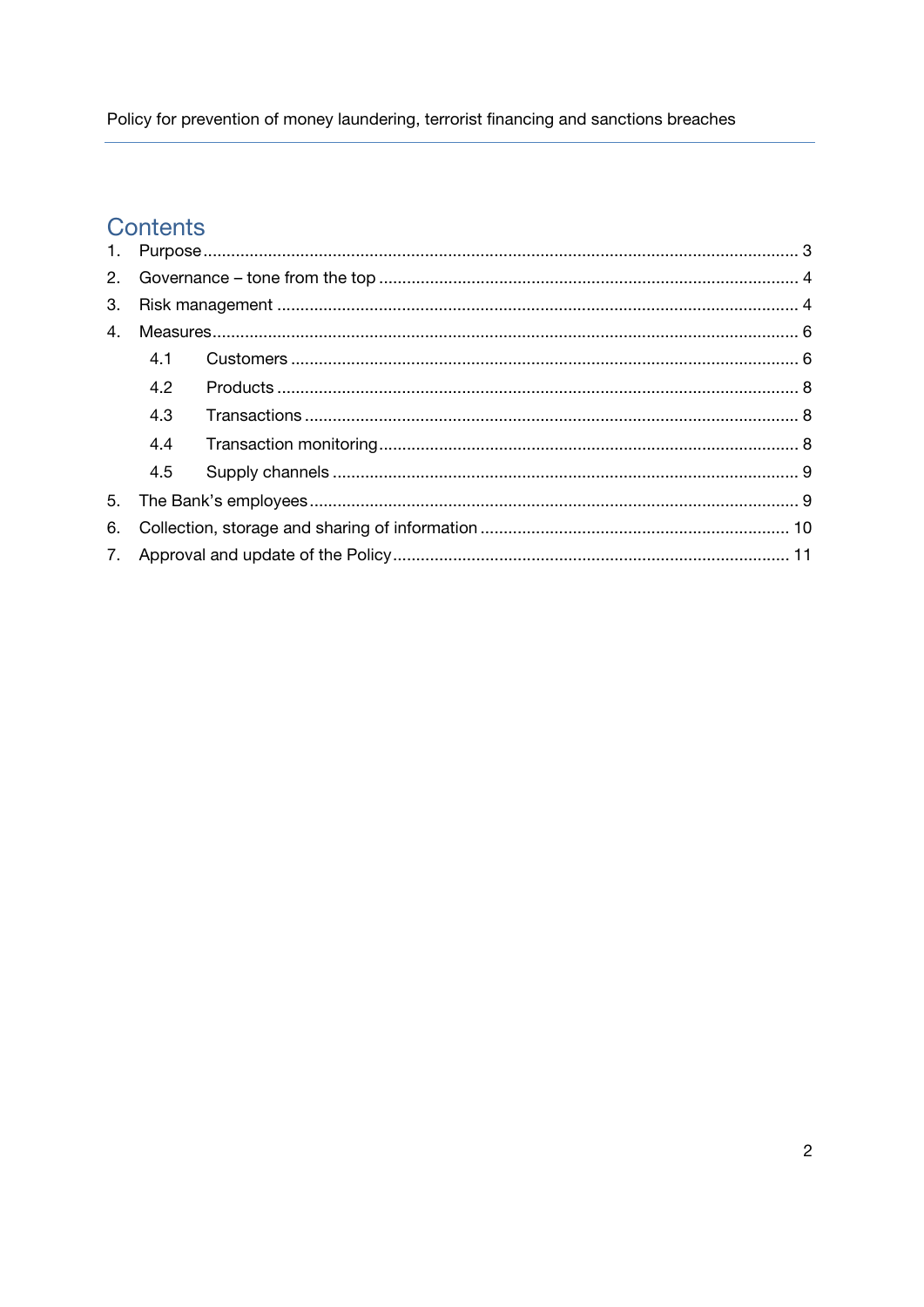Policy for prevention of money laundering, terrorist financing and sanctions breaches

## 1. Purpose

The purpose of this policy is to establish the general guidelines for Sydbank's measures to prevent financial crime and to prevent the Bank from being used for money laundering, terrorist financing and sanctions breaches.

Moreover the Policy must ensure that Sydbank complies with the rules of the Danish Consolidated Act on Measures to Prevent Money Laundering and Financing of Terrorism (the Danish Money Laundering Act) as well as existing national and international sanctions provisions. As regards the Bank's branches in Germany, Sydbank must furthermore comply with relevant legislation in Germany if such legislation contains more stringent requirements than Danish legislation.

In compliance with the provisions of the Danish Money Laundering Act, Sydbank has chosen a risk-based approach to areas in which the Bank may be used for money laundering and terrorist financing. This means that the Bank allocates most resources to the areas and the customers considered to pose the greatest risk for the Bank in terms of money laundering and terrorist financing.

The guidelines set out in this Policy constitute the Board of Directors' instruction to the Group Executive Management and apply to Sydbank in its entirety and all employees – including Sydbank in Germany.

The Danish Money Laundering Act defines money laundering as follows:

- 1. to unlawfully receive or obtain for oneself or others a share in economic profits or funds obtained through a criminal offence.
- 2. to unlawfully conceal, store, transport, assist in the disposal of or otherwise subsequently serve to ensure the economic profits or funds obtained through a criminal offence.
- 3. attempt at or participation in such actions.

The Danish Criminal Code defines terrorist financing as any person who:

- directly or indirectly grants financial support to
- directly or indirectly provides or collects funds for, or
- directly or indirectly makes money, other financial assets or financial or other similar services available to

a person, a group of persons or an association that commits or intends to commit acts falling within the scope of Section 114 or 114a (terrorist acts).

In this Policy sanctions are restrictions passed by the UN, EU and OFAC against certain countries and/or persons, legal entities, bodies etc.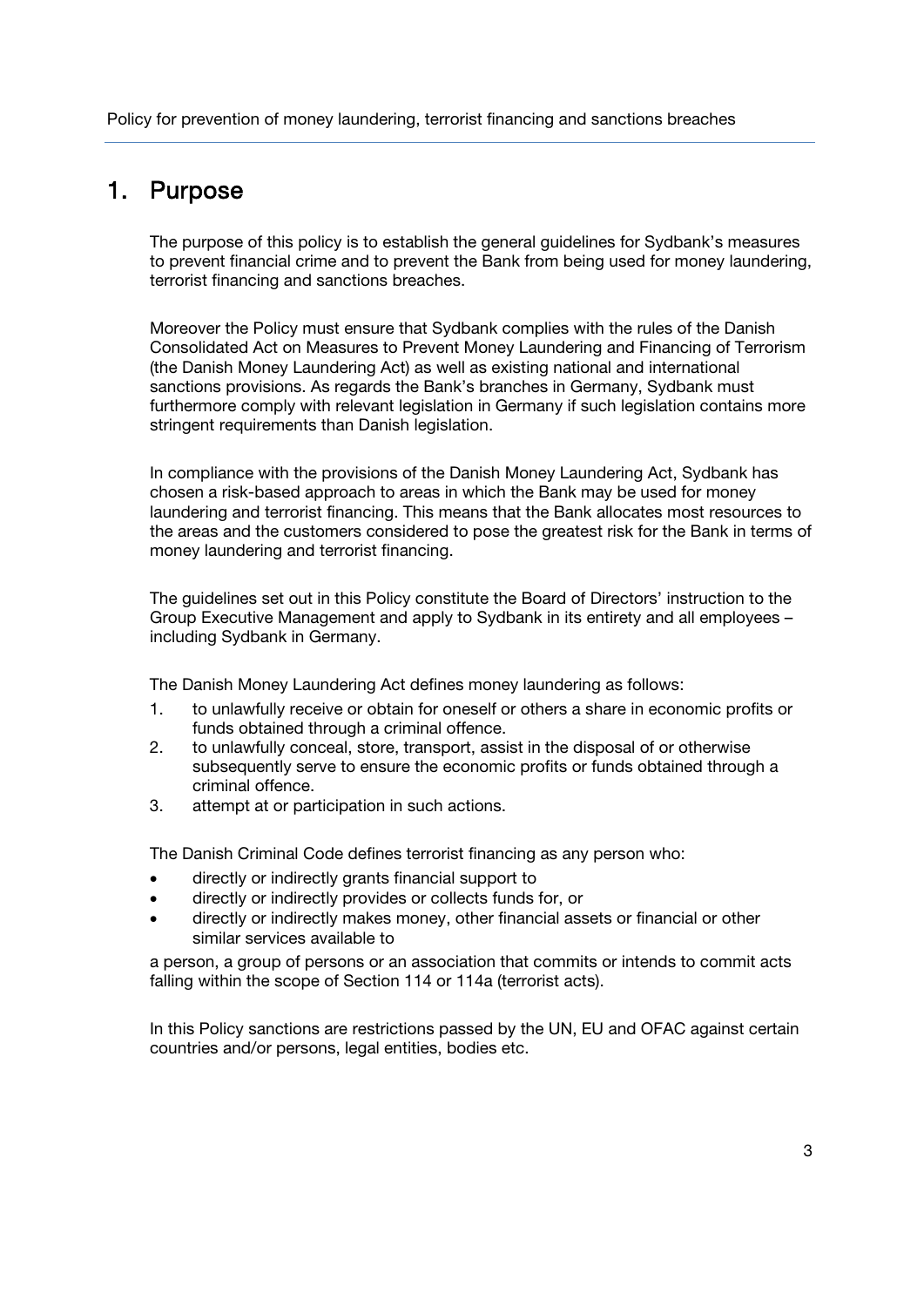An appendix to this Policy has been drafted detailing the framework for Sydbank's risk tolerance in relation to the Danish Money Laundering Act and the sanctions rules. The appendix constitutes part of the Policy but can only be accessed internally in the Bank.

## 2. Governance – tone from the top

To ensure the necessary focus on combating money laundering and terrorist financing, the tone from the top must be clear so that all the Bank's employees understand the importance of their responsibility and tasks in relation to the obligations under the Danish Money Laundering Act.

In this connection Sydbank has appointed an AML Executive (Group Executive Management member). In addition to ensuring the implementation of this Policy and compliance with existing legislation, the AML Executive must help to ensure that the rest of the management at the Bank focuses on this area so that tasks are duly performed by employees.

The AML Executive is the chairperson of the Bank's AML Committee. The AML Committee discusses the Bank's efforts to combat money laundering and terrorist financing and consists of group executive vice presidents (or representatives appointed by them) of the divisions with tasks within this area. The discussions on strategy and the progress regarding combating money laundering and terrorist financing are to ensure uniformity and focus in the Bank's central as well as decentralised business units. The AML Committee meets at least once every quarter.

The AML Risk Management department, which is headed by the risk officer as regards AML, reports on a regular basis to the AML Executive and the AML Committee when new risks are identified at the Bank and on the overall progress in this area at the Bank as well as in society. This ensures that the top management at the Bank can give the necessary instructions to the Bank's employees. Risks concerning the Bank's German branches are identified and reported to AML Risk Management by the AML officer at Sydbank in Germany.

## 3. Risk management

To ensure efficient measures to prevent criminals from using Sydbank for money laundering and terrorist financing, it is important that the Bank's risk management in this area is robust. At Sydbank risk management must consist of the following elements:

#### Risk assessment

On the basis of the Bank's business model AML Risk Management conducts an assessment of the business units where there is a risk that the Bank may be used for money laundering and terrorist financing. The assessment takes into consideration the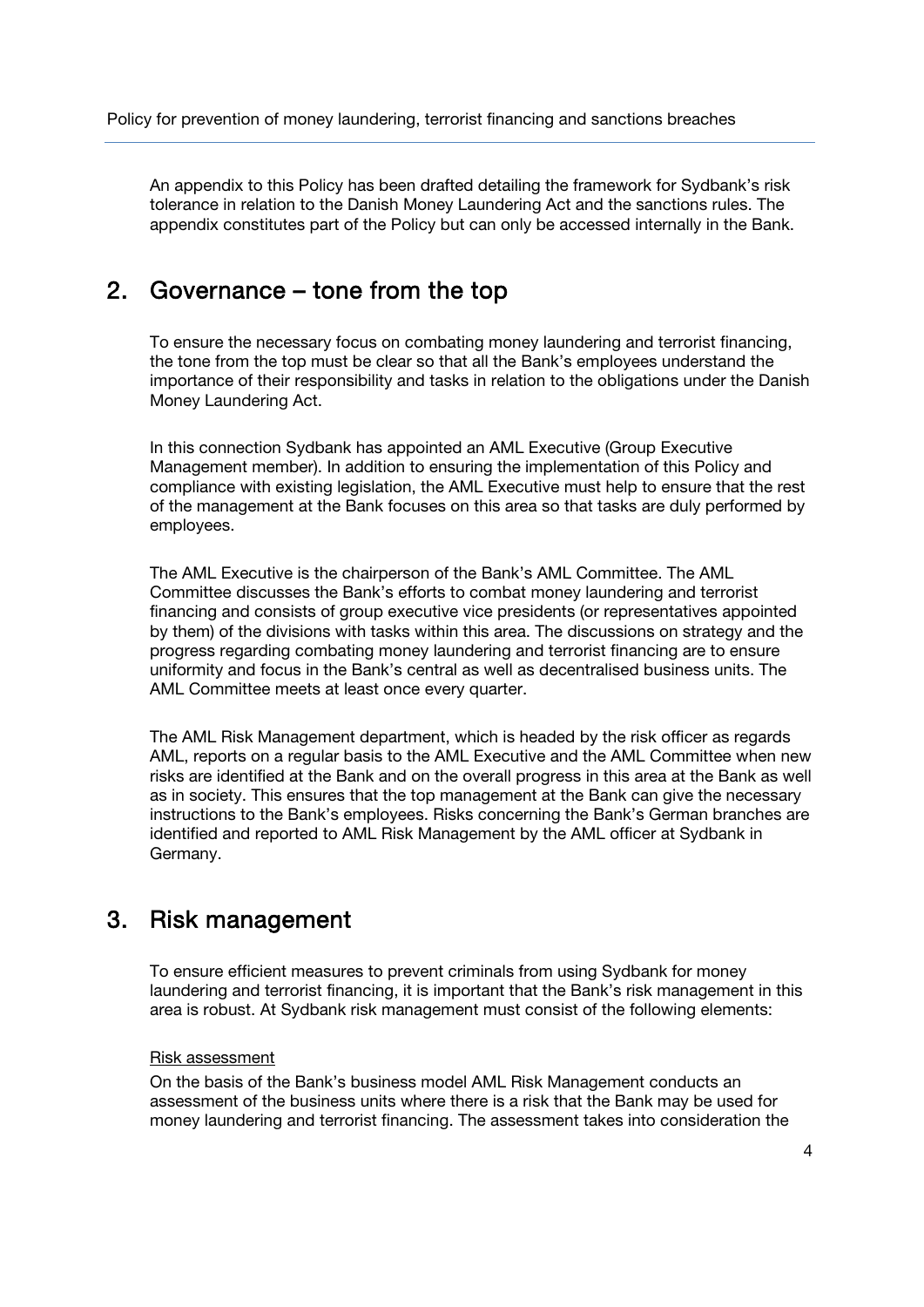inherent risk as well as the estimated remaining risk when the Bank's measures in this area have been accounted for. The AML officer at Sydbank in Germany prepares an assessment of the German branches that takes into account any special circumstances applying there.

The risk assessment is updated on an ongoing basis when significant changes are made to the Bank's business model – however at least once a year. In connection with the updating the risk assessment must be presented to the AML Committee for comments before being approved by the Group Executive Management and presented to the Board of Directors for information purposes.

When new risks are identified that do not give rise to an updating of the risk assessment, they must be brought before the AML Committee. Previously identified risks that are no longer relevant must also be brought before the AML Committee before being deleted from the risk assessment.

#### Policy and business procedures

The AML Policy, business procedures and job descriptions giving the Bank's employees instructions on how to handle identified risks are formulated on the basis of the risks described in the risk assessment.

The AML Quality Assurance department is responsible for formulating and updating the Bank's business procedures in this area as well as ensuring that appropriate tools and processes are made available to employees so that they are in no doubt as to their duties and responsibility and are thereby able to carry out the necessary tasks in an appropriate manner. The AML officer at Sydbank in Germany formulates business procedures for the German branches in areas where conditions differ from those in Denmark.

The AML Policy is formulated by AML Risk Management and approved by the Bank's Board of Directors. Business procedures regarding combating money laundering and terrorist financing must be approved by AML Risk Management. This also applies to special business procedures formulated for the branches in Germany.

#### **Controls**

To ensure compliance with business procedures a number of controls of work performed by employees are carried out. The controls are implemented partly by the individual business units, partly by central control units as well as by AML Risk Management. AML Risk Management must approve the implementation of new controls and has the overall responsibility for ensuring that the Bank has appropriate controls covering the identified risks in this area.

The AML officer at Sydbank in Germany conducts controls regarding the German branches if they are not included in the controls performed by the head office.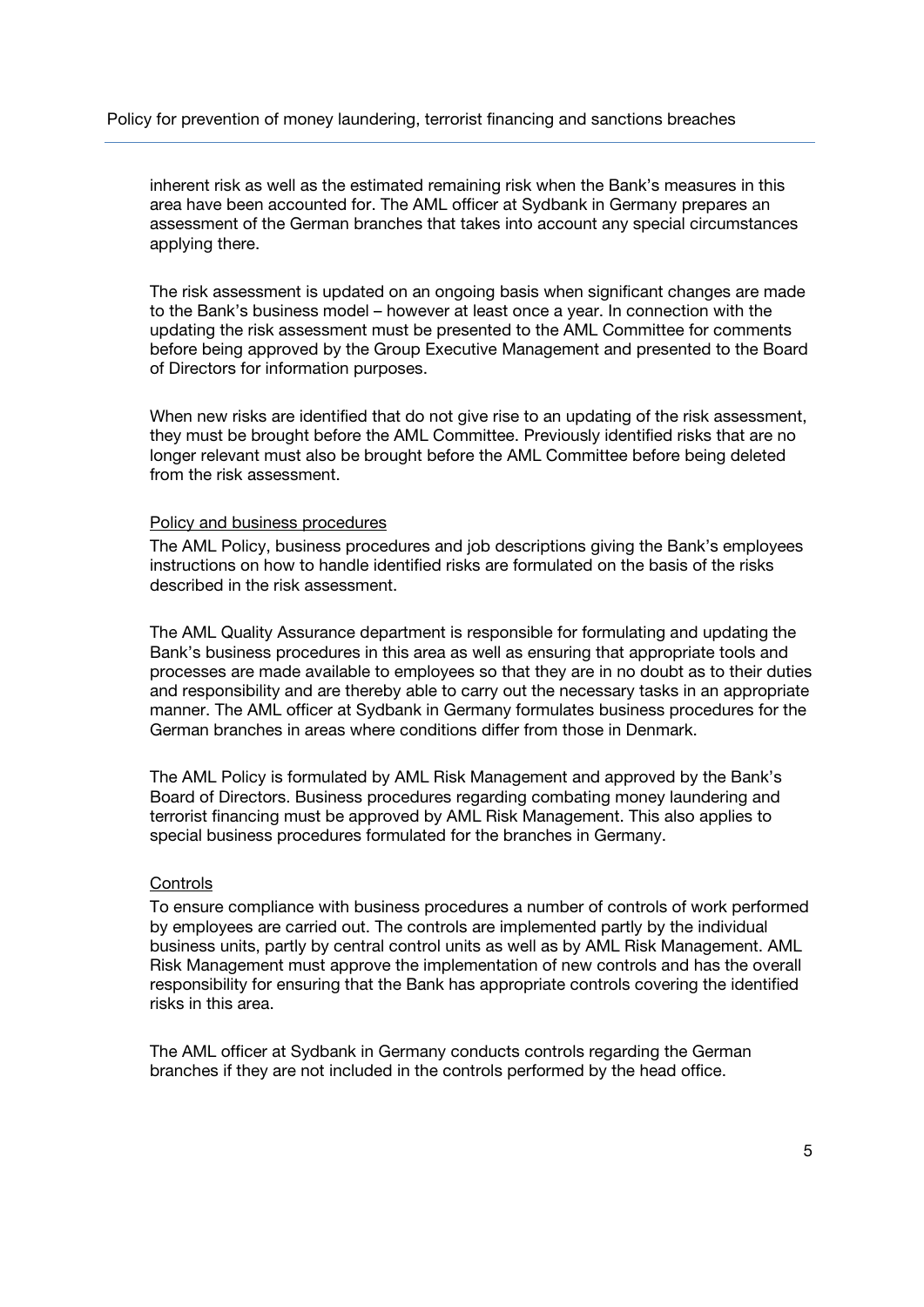Policy for prevention of money laundering, terrorist financing and sanctions breaches

#### Three lines of defence

The business units together with AML Quality Assurance and AML Risk Management have the principal responsibility for establishing, complying with and overseeing the measures implemented to minimise money laundering and terrorist financing (first line of defence).

The compliance officer must oversee and assess whether the Bank's measures in relation to money laundering are efficient (second line of defence) and the Bank's Internal Audit department must oversee whether the measures are organised and function satisfactorily (third line of defence).

#### **Reporting**

The head of AML Risk Management reports to the AML Committee and the Group Executive Management on a quarterly basis. In addition the head of AML Risk Management reports alternately to the Board of Directors and its Risk Committee 4 times a year. Moreover ad hoc reporting to the AML Executive (Group Executive Management member) occurs when deemed necessary. The AML officer at Sydbank in Germany reports on a quarterly basis to the Group Executive Vice President of Sydbank in Germany and to AML Risk Management, which ensures that the status report of the German branches is included in the report from AML Risk Management.

The quarterly reporting must include a general progress report of the Bank's efforts to combat money laundering and terrorist financing – however as a minimum a status report regarding:

- the Bank's controls permanent as well as ad hoc
- the Bank's transaction monitoring
- new risks and legislation, if any
- Sydbank in Germany
- current reports from Compliance, Internal Audit and the Danish FSA
- compliance with the risk tolerance determined by the Bank in this area.

## 4. Measures

## 4.1 Customers

A KYC procedure must be carried out for all the Bank's customers when a customer relationship is established as well as at regular intervals during the customer relationship. The content and the scope of the KYC procedure appear from the Danish Money Laundering Act and are specified in the Bank's business procedures. Furthermore all customers must have a risk profile establishing the framework for the KYC procedure. AML Risk Management determines the parameters for creating risk profiles. Any changes and adjustments made by AML Risk Management must be reported to the AML Committee.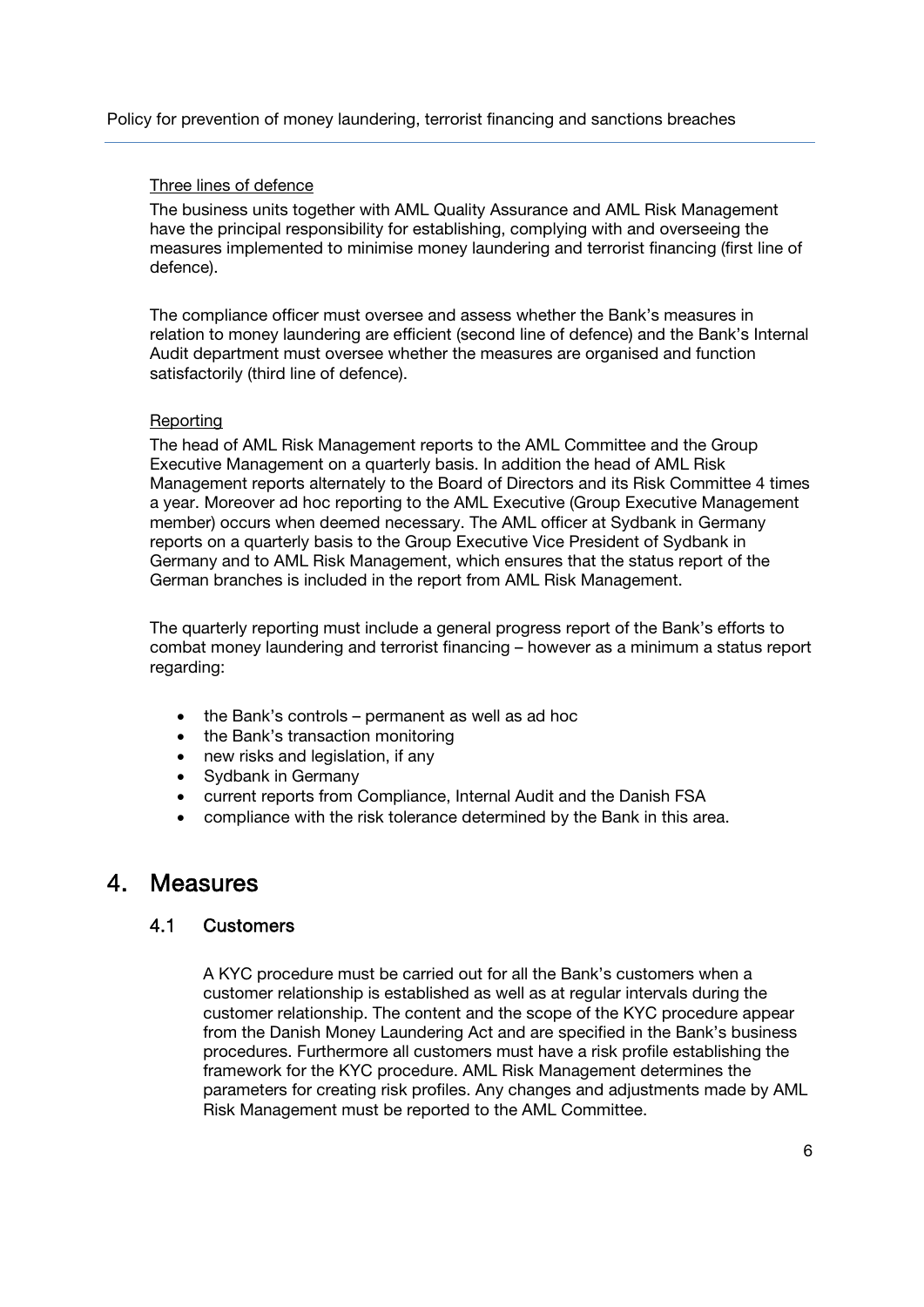As a nationwide bank, Sydbank has a significant presence in all parts of Denmark as well as in Northern Germany. The Bank's customers must have a natural connection to the Bank's area of operation, meaning that the customer must have a geographical or a commercial connection to Denmark or Northern Germany.

As part of the Bank's efforts to reduce the risk of being used for money laundering and terrorist financing, there are customers and types of customers with whom Sydbank does not wish to establish a customer relationship unless required to do so by other legislation:

- 1. Customers who do not wish to provide adequate and sufficient information in connection with the KYC procedure.
- 2. Customers who are unable to account for the origin of their assets and funds.
- 3. Businesses and associations whose business model/articles of association/bylaws give(s) rise to doubt that the activity of the business or association is legal.
- 4. Businesses with a group structure that is not transparent and/or does not make sense with regard to the business model of the business in question.
- 5. Partial customers who only wish to use Sydbank as a financial conduit or for their cash transactions.
- 6. Offshore companies (a company established in a country that does not have a natural connection to the operations of the company or the beneficial owner). Examples of "offshore" are Belize, Vanuatu, the Bahamas and the Cayman Islands.
- 7. Trusts and similar legal arrangements domiciled outside Denmark and Germany.
- 8. Associations that are not formally established with bylaws, a general meeting and a supervisory board.
- 9. Banks with no physical presence (empty companies/shell banks).
- 10. Foreign exchange businesses.
- 11. Businesses that offer, trade or store cryptocurrencies.
- 12. Cash-based gaming.
- 13. Businesses offering consumer loans.
- 14. Money transfer businesses.

The establishment of customer relationships with the following persons or businesses is subject to approval by AML Risk Management or the division to which AML Risk Management has delegated the task of approval:

- Politically exposed persons and their related parties
- Customers residing in countries considered by the EU to be high-risk third countries
- Correspondent banks and similar business connections
- Persons suspected of having committed financial crimes, money laundering, terrorist acts or appearing on an official sanctions list
- Customers considered specifically to be associated with a high risk for the Bank – either with respect to money laundering, terrorist financing or financial crime.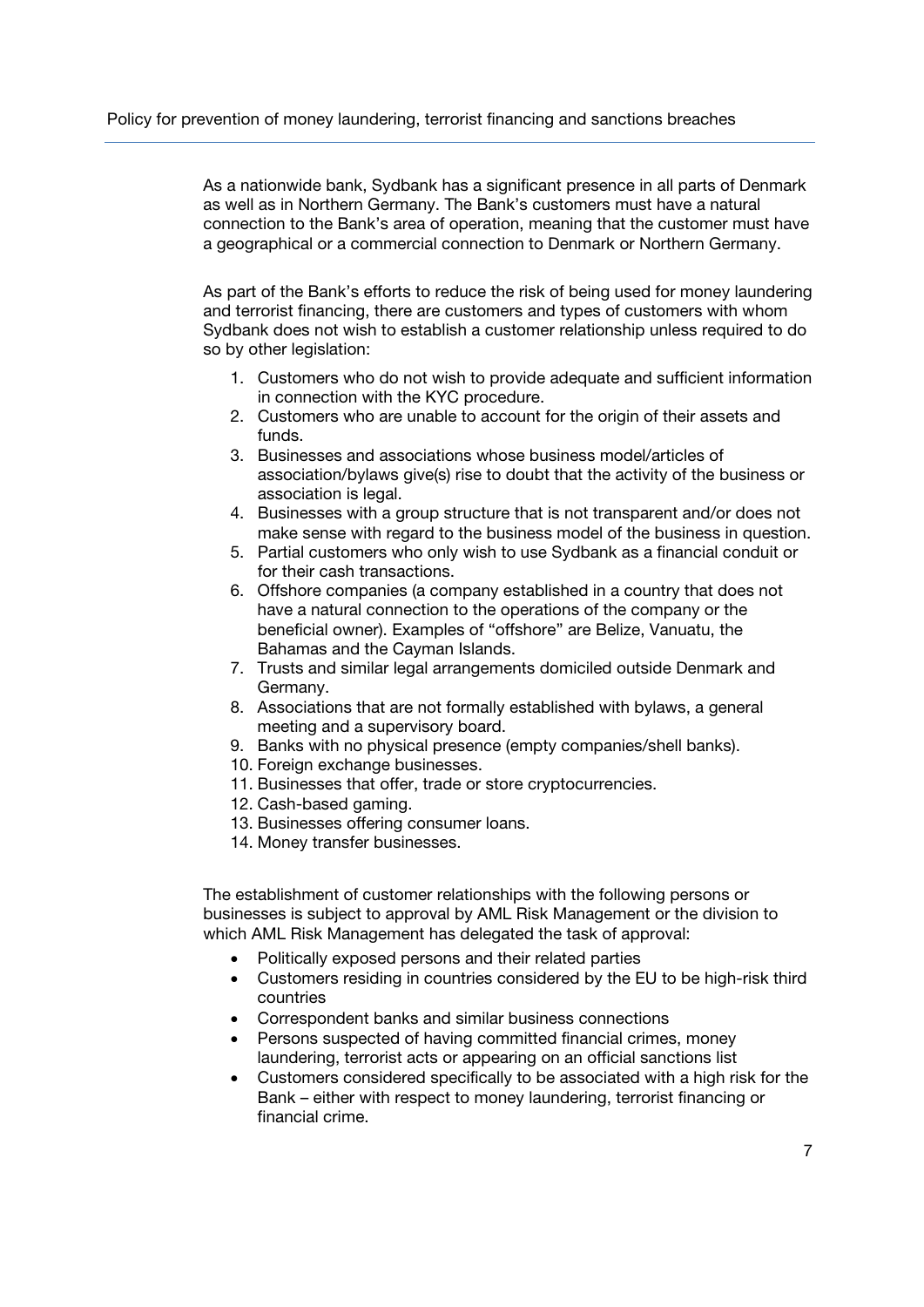Sydbank must have efficient systems for screening the customer database at regular intervals against applicable sanctions lists so as to ensure the freezing of a customer's funds if the screening shows an identity match.

## 4.2 Products

To the extent possible the Bank's products must be developed so that they cannot be used for money laundering and terrorist financing. Furthermore they must be offered in such a manner so that transactions via the Bank cannot be carried out anonymously.

Selected products are offered exclusively to persons and businesses that establish a customer relationship with the Bank or that are already customers:

- Safe-deposit boxes
- Currency conversion and currency disbursements.

#### 4.3 Transactions

Sydbank does not carry out transactions for persons and businesses that do not have a customer relationship with the Bank.

Transactions are generally not carried out to/from North Korea, Iran, Syria and the Crimea.

### 4.4 Transaction monitoring

Sydbank must have efficient systems and procedures for screening transactions against applicable sanctions lists so that payments can be withheld and frozen if a screening shows an identity match. AML Transaction Monitoring is responsible for screening transactions.

Furthermore Sydbank must strive at all times to have efficient transaction monitoring combined with the account manager's due diligence ensuring that suspicious transactions and activities are investigated further.

The monitoring must focus on whether the customer's transactions and activities are consistent with the stated purpose of the customer relationship, the expected scope and that the customer's transactions do not differ from those of similar customers in other respects. Transaction monitoring serves as a basis for assessing whether there are grounds to suspect money laundering and terrorist financing.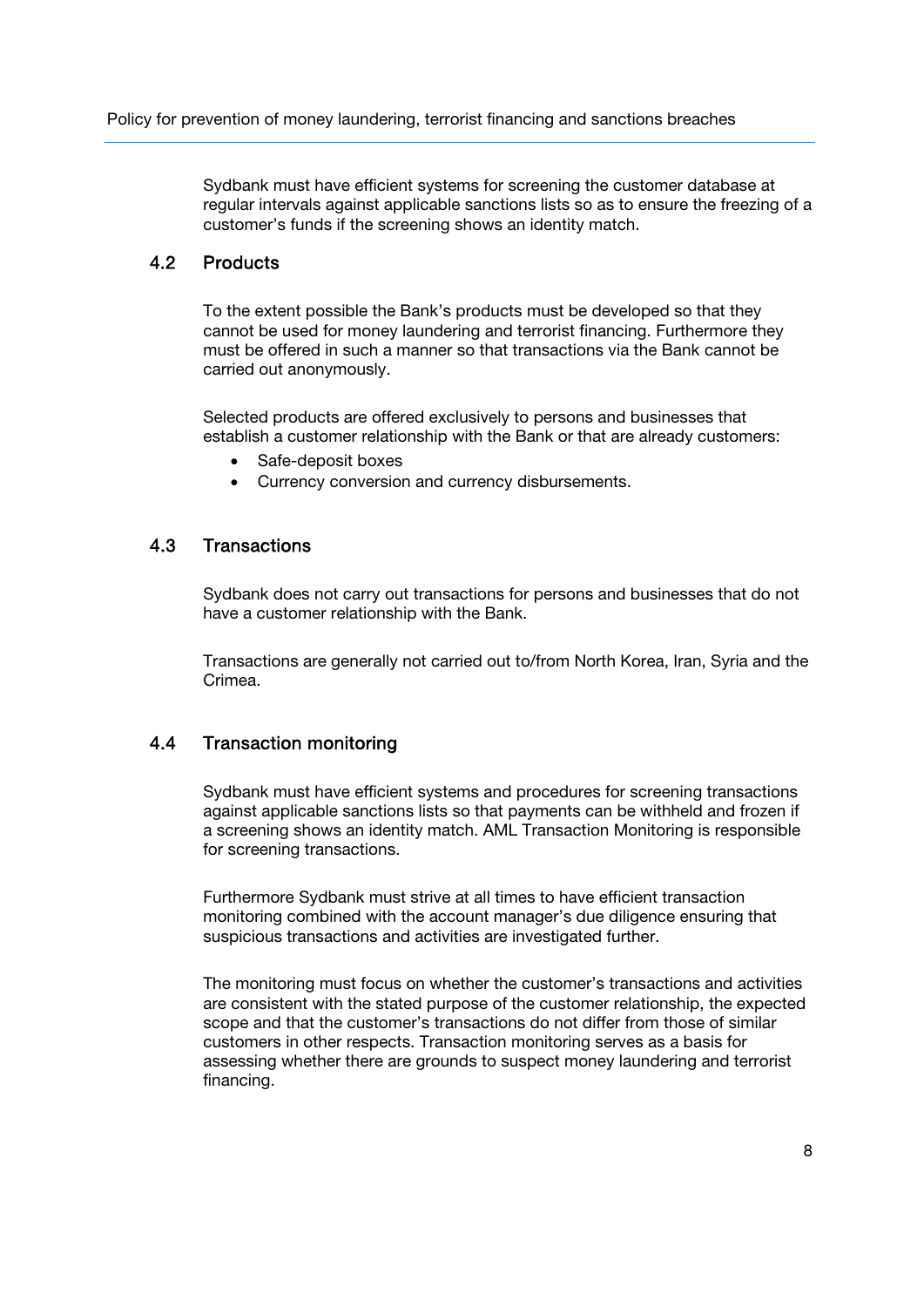When the Bank's monitoring or other circumstances give rise to suspicions of or reasonable grounds to suspect criminal activities covered by the reporting requirement stipulated in anti-money laundering legislation, such activities must be investigated further. All investigations must be documented. The documentation must include sufficient information about the facts of the case, the assessment and the outcome of the investigation.

If as a result of the investigation the Bank is not able to immediately refute the suspicion, the Bank will file a report with the Danish Money Laundering Secretariat. The Bank's employees are under a duty of non-disclosure in the event that an investigation of a customer relationship has been made and in the event that a report has been filed in accordance with the Danish Money Laundering Act.

#### 4.5 Supply channels

The establishment of customer relationships and the supply of products to the Bank's customers must take place wherever possible in such a manner to make it impossible for the Bank to be used for money laundering and terrorist financing. In addition the supply channel must to the extent possible be established so that the Bank has knowledge of by whom the channel is used.

## 5. The Bank's employees

The Bank's employees must have access to business procedures and other internal guidelines establishing the framework for how the Bank guards against being used for money laundering and terrorist financing.

The internal guidelines must be operational so that individual employees have a clear understanding of their obligations and responsibilities. AML Quality Assurance makes sure that the internal guidelines are accessible, understandable, updated and approved by AML Risk Management.

Employees charged with tasks related to anti-money laundering legislation must receive training at regular intervals in applicable rules relating to anti-money laundering, terrorist financing and sanctions as well as Sydbank's internal guidelines. The training must ensure that the Bank's employees understand risks and are aware of their individual obligations in connection with carrying out their jobs. The Bank must be able to document which employees have received training.

The Bank's employees are screened against available sanctions lists on equal terms with the Bank's customers to ensure that the Bank's staff are not associated with terrorist groups subject to sanctions by the authorities. Moreover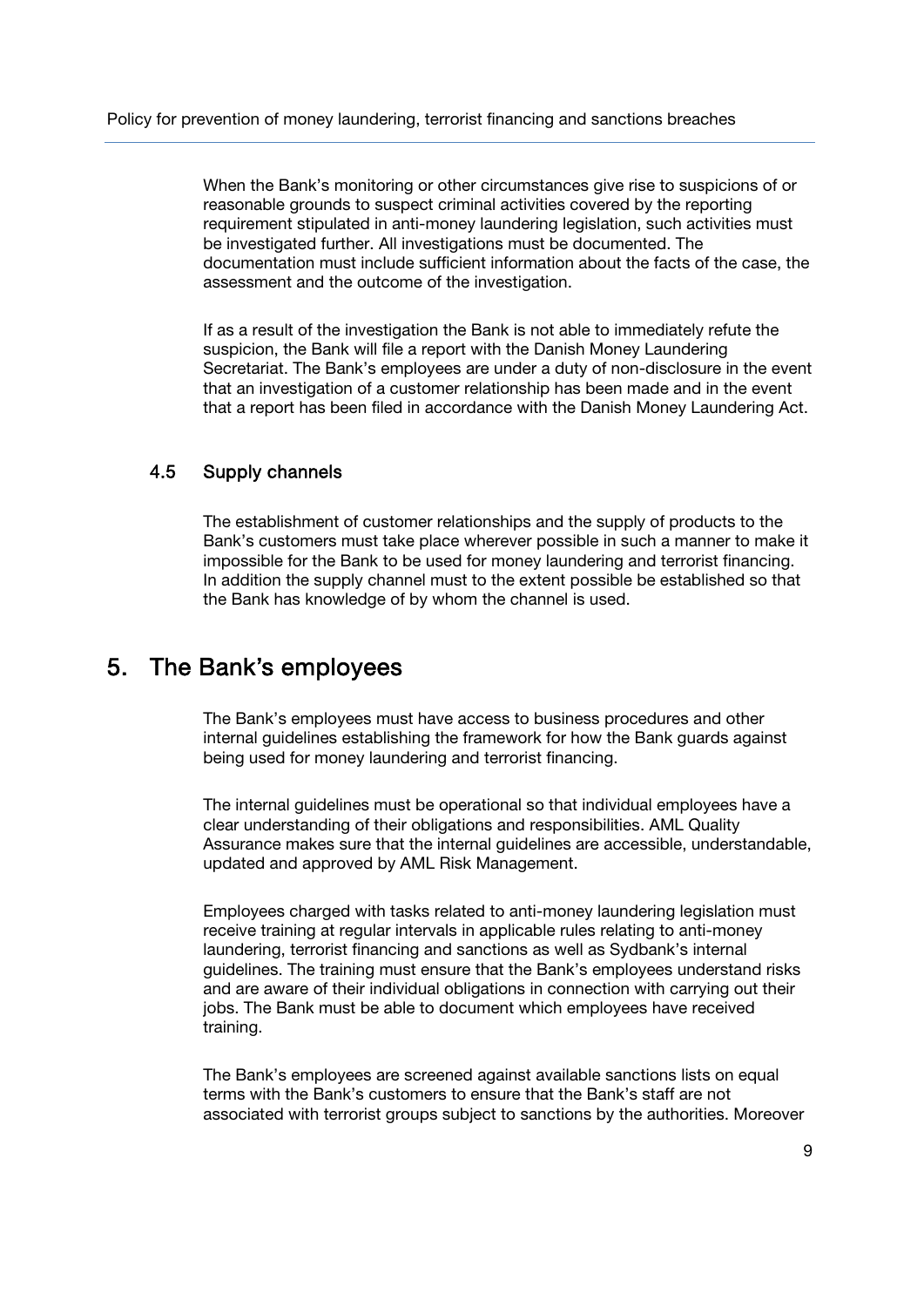all employees must at any time be able to produce a criminal record certificate which does not give rise to comments in respect of financial crime or similar with significance for their work related to anti-money laundering legislation.

All employees at the Bank are under an obligation to report any suspicion that the Bank is being used for money laundering or terrorist financing:

- Any suspicion with regard to specific customers is reported to AML Transaction Monitoring.
- Any flaw in the measures to prevent the Bank from being used for money laundering and terrorist financing is reported to AML Risk Management.
- The Group Executive Management and key employees are obliged to report to the Board of Directors and the Group Executive Management respectively if they receive warnings from authorities and similar that the Bank is being used for money laundering or terrorist financing.

Finally Sydbank's whistleblower scheme is available to employees as well as external parties if they suspect money laundering and/or terrorist financing. The scheme can be used in relation to observations as regards the specific handling of customers as well as in relation to the Bank's overall measures to combat money laundering and terrorist financing.

## 6. Collection, storage and sharing of information

Sydbank collects the information and documents necessary to perform the duties imposed on the Bank in accordance with the Danish Money Laundering Act and ancillary provisions and instructions. The information and documents collected and the relevant registrations must be stored in such a manner that only relevant employees have knowledge of the material collected.

The Bank stores the information electronically under the unique reference number(s) of the customer and the beneficial owner. The information, documents and registrations are stored for at least 5 years after termination of the business relationship.

Information is shared internally in the Bank only where this is deemed necessary owing to the obligations imposed on the Bank in accordance with the Danish Money Laundering Act. For instance there must be an exchange of information between the Danish and German branches when suspicious transactions or activities are observed that must be investigated further and that may result in the Bank notifying the authorities in Denmark as well as Germany. Furthermore information is shared when controls are implemented in connection with the Bank's risk management.